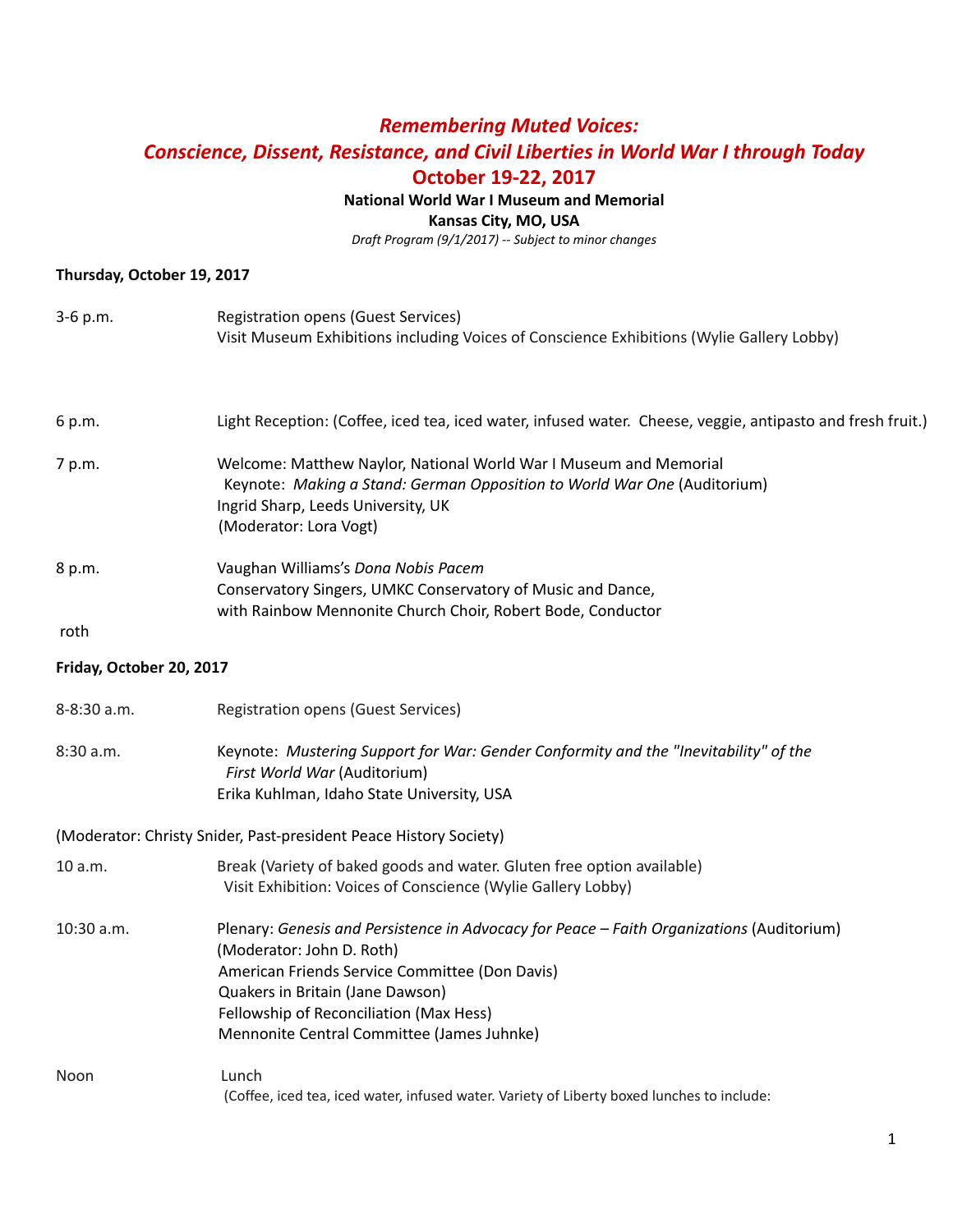|              | Turkey, Ham, Chicken Salad, Veggie, Garden Salad and Chef Salad)                                                                                                                                                                          |
|--------------|-------------------------------------------------------------------------------------------------------------------------------------------------------------------------------------------------------------------------------------------|
|              | (PHS Board Meeting in Conference Room)                                                                                                                                                                                                    |
| Noon-1 p.m.  | Documentaries:<br>Simon Colbeck, British film maker documenting WWI resistance in the UK<br>"Whatever the Penalties"<br>"Watford's Quiet Heroes: Resisting the Great War"<br>Visit Exhibition: Voices of Conscience (Wylie Gallery Lobby) |
| 12:30-1 p.m. | Book Signing in Book Store.                                                                                                                                                                                                               |

# **1 p.m. Paper Session 1**

# **1. Trauma, Propaganda and Difference**

Room: R.A. Education Center Center Classroom; CHAIR: Robbie Lieberman **Michael Holm** (Boston University), "Identity, Immigrants, and Ideas: The City of Boston and America's Great War" **Jerry Lembcke** (College of the Holy Cross), "He Never Talked about It": The `Untold Story' in War-Veteran Reticence"

**Kyle Harvey** (University of Melbourne), "The Rich, Bizarre Life of David Lloyd Wilkie: A History of Dissent, Migration, Abuse, and Peace Activism"

# **2. Mennonites, Brethren and the Crisis of World War I Conscription**

Room: R.A. Education Center Center Board Conference Room; CHAIR: Robin Deich Ottoson (Kansas State University)

**Timothy Binkley** (Perkins School of Theology, Southern Methodist University ), "1917-1919: A Proving Time for Maurice Hess and Brethren Nonresistance"

**William Kostlevy** (Brethren Historical Library and Archives), "A Remnant Keeps the Faith: World War I and the Diminishing Church of the Brethren Peace Witness"

# **3. Dissent, Civil Liberties and the Law**

Room: R.A. Education Center Center Commons; CHAIR: Patricia Howlett

**Charles F. Howlett** (Molloy College), "The Law, War, and Acts of Conscience: Teachers under Fire"

**Josh Kastenberg** (University of New Mexico Law School), "A Twofold Denial in Wartime: Faith and an Independent Judiciary"

**Samuel Walker** (University of Nebraska-Omaha), "Not So Muted Voices At All: The World War I Crisis and the Origins of Speaking Truth to Power in 20th Century America"

# **4. Defining Objection: The Brethren Experience**

Room: J.C. Nichols Auditorium; CHAIR: Erika Kuhlman

**Carl Desportes Bowman** (University of Virginia), "Caught Between Cultures: The Brethren Response to World War I" **George F. Pickens** (Messiah College), "The Irony of the Brethren and Military Service in World War I: A Theological Perspective" **Kirk R. MacGregor** (McPherson College), "Federal Stifling of Brethren Opposition to Military Involvement during World War I"

2:30 p.m. Break (Coffee, Iced tea, iced water and infused water. Sliced Fresh Fruit) Visit Exhibition: Voices of Conscience (Wylie Gallery Lobby)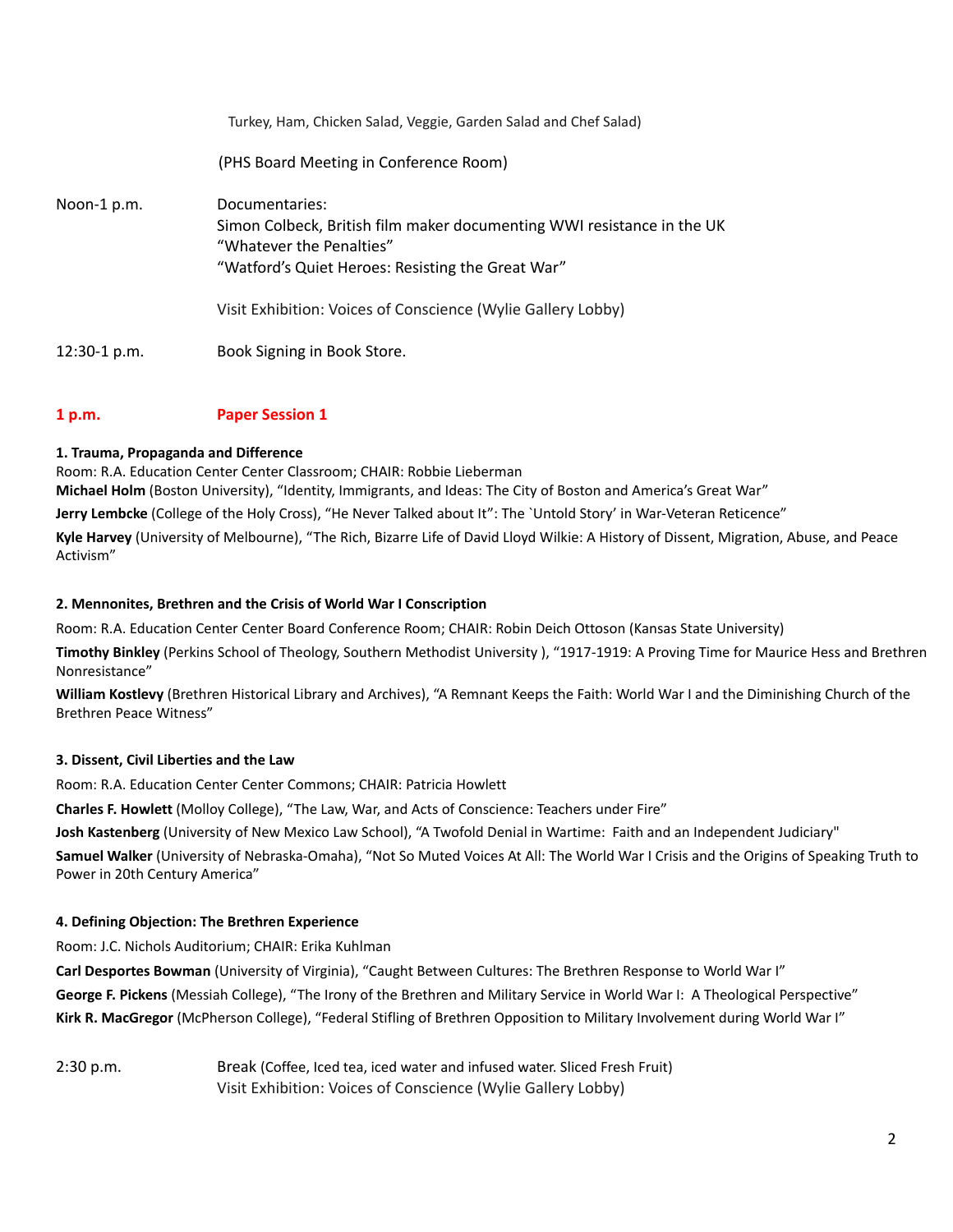# **2:45 p.m. Paper Session 2**

#### **5. Engaged Voices in the African Diaspora**

Room: R.A. Education Center Center Classroom; CHAIR: Marc Becker

**Errol Brathwaite** (University of the West Indies), "West Indies Black Soldiers Fighting for the British Empire in the Great War"

**Robbie Lieberman** (Kennesaw State University), "Red Scare, Black Scare: Lasting Effects of the World War I Era on African American Advocacy of Peace and Freedom"

**Gail M. Presbey (**University of Detroit Mercy), "Reflections on DuBois' Analysis of the Causes of World War One, and His Plan for World Peace"

#### **6. Culture and Conflict**

Room: R.A. Education Center Center Commons; CHAIR: Robert Schaffer

**William A. Everett** (University of Missouri-Kansas City), "Benjamin Britten, Frank Bridge, and the Heritage of Great War Pacifist Resistance" **Tim Pingelton** (University of Missouri-Kansas City), "Fighting War and Seeking the Divine in Hemingway's War Fiction" **Julia Trumpold** (University of Central Missouri), "Portrayal of World War I – Three Different Literary Perspectives"

#### **7. The Cost of Dissent; the Price of Freedom**

Room: R.A. Education Center Center Board Conference Room; CHAIR: Roger Peace

**Martin Mittelstadt** (Evangel University), "Canada's First Martyr: The Suspicious Death of Winnipeg's Dave Wells"

**Bill R. Douglas** (Independent Scholar), "Summer of Discontent: Dissent and Repression in 1917 Iowa"

**Joshua W. Jeffery** (University of Tennessee), "Never Been So Thoroughly Policed: Religious Pacifists and the American Carceral State during World War I"

# **8. Representation and Resistance**

Room: J.C. Nichols Auditorium; CHAIR: Deborah Buffton

**Simon Appleford** (Creighton University), "From The Masses to Herblock: Editorial Cartoons and the Defense of Civil Liberties"

**Nathan Tye (**University of Illinois at Urbana-Champaign), "We Suggest Immediate Action: The International Brotherhood Welfare Association's Hobo Pacifism"

**Daniel Overton** (Freed-Hardeman University), "The Greatest Hero of the Great War: Alvin York as a Rhetorically Muted Figure"

4:15 p.m. Break

# **4:30 p.m. Paper Session 3**

# **9. Women, Resistance and Dissent**

Room: R.A. Education Center Center Classroom; CHAIR: Shelley E. Rose

**Deborah Buffton** (University of Wisconsin-La Crosse), "Julia Grace Wales and the Nature of Dissent in World War I"

**Kimberly Jensen** (Western Oregon University), **"**An 'Immoral' and 'Disloyal' Woman in 'Such a Responsible Place': M. Louise Hunt's Refusal to Purchase a Liberty Bond, Civil Liberties, and Female Citizenship in the First World War"

**Christy Jo Snider (**Berry College), "Righteous Intentions: The Transnational Attempt by Women to End World War I and Keep the United States Neutral, 1914-1920"

# **10. Justifying U.S. Interventionism**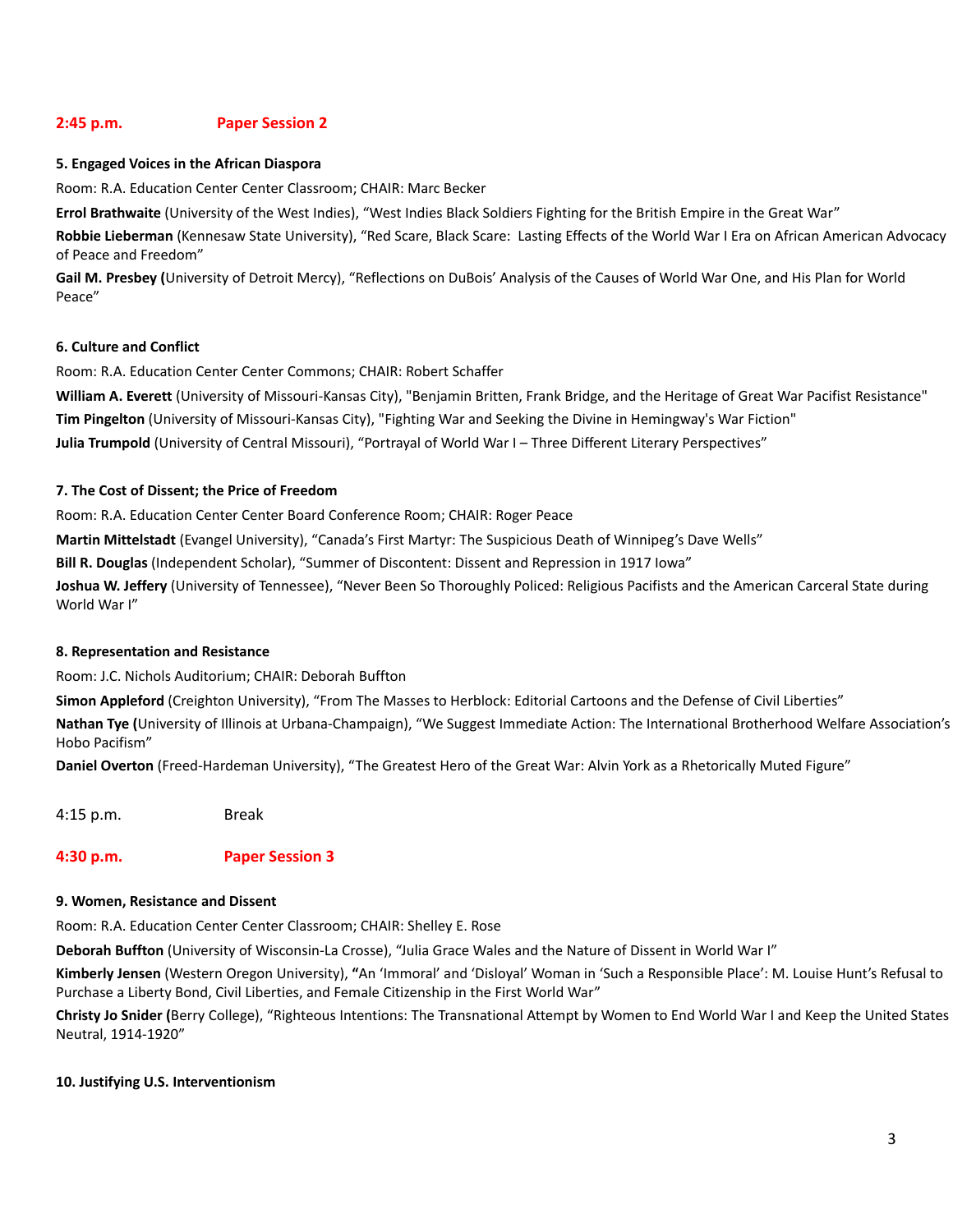Room: R.A. Education Center Center Board Conference Room; CHAIR: Peter Kuznick

**Jeremy Kuzmarov** (University of Tulsa), "The Time you Sent Troops to Quell the Revolution:" The Wilson Administration's Intervention in the Russian Civil War and its Legacy

**Roger Peace** (Independent Scholar), "Making the World 'Safe for Democracy' in the 20th Century" **Brian D'Haeseleer** (Lyon College), "Paving the Way for Baghdad: the US Invasion of Panama, 1989"

#### **11. The Art of Dissent**

Room: R.A. Education Center Center Commons; CHAIR: Michael Clinton

**Sally Pemberton** (Independent Scholar), "Artist Angst: War is Hell"

**Kevin J. Christiano** (University of Notre Dame), "Labor Poet Ralph Chaplin: Resister To The 'Great War,' Prisoner Of The 'Class War'" **Christopher Martin** (Independent Scholar), "A Refusal of Arms: British Artists and Pacifism during the First World War"

#### **12. Dissent, Civil Liberties and Repression**

Room: J.C. Nichols Auditorium; CHAIR: Scott Bennett

**Chris Ketcherside** (Saint Louis University),"The Palmer Raids as a Consequence of an International Event and Subsequent Impact on U.S. Diplomacy"

**Melissa D. Burrage** (Independent Scholar), "Caught on the American Cultural Battleground: Dr. Karl Muck: A German Conductor in World War I Boston"

**David S. Patterson** (Independent Scholar), "Amos Pinchot and Civil Liberties"

| 6 p.m. | Buffet Dinner (if ordered at registration)                                              |
|--------|-----------------------------------------------------------------------------------------|
|        | (Pasta Dinner to include Mostaccioli with Ground Beef, (Vegetarian if requested).       |
|        | Garden Salad, Green Beans, Bread Sticks, Chef's Choice Dessert.                         |
|        | Coffee, iced tea and iced water.)                                                       |
|        | Visit Exhibition: Voices of Conscience (Wylie Gallery Lobby)                            |
| 7 p.m. | Keynote: "War Against War: The American Fight for Peace, 1914-1918 and Implications for |
|        | Today" (Auditorium)                                                                     |
|        | Michael Kazin, Georgetown University, Washington D.C., USA                              |
|        | (Moderator: Deborah Buffton)                                                            |

# **Saturday, October 21, 2017**

| $8 - 8:30$ a.m. | Registration opens (Guest Services)                                                                                                                                                                                                                                                       |
|-----------------|-------------------------------------------------------------------------------------------------------------------------------------------------------------------------------------------------------------------------------------------------------------------------------------------|
| 8:30a.m.        | Plenary: Genesis and Persistence in Advocacy for Peace – Secular Organizations<br>(Moderator: Scott H. Bennett)<br>American Civil Liberties Union (Robert B. Remar)<br>War Resisters League (Joanne Sheehan)<br>Women's International League for Peace and Freedom (Mary Hanson Harrison) |
| 10 a.m.         | Break (Coffee, iced tea, iced water and infused water. Build Your Own Trail Mix.)<br>Visit Exhibition: Voices of Conscience (Wylie Gallery Lobby)                                                                                                                                         |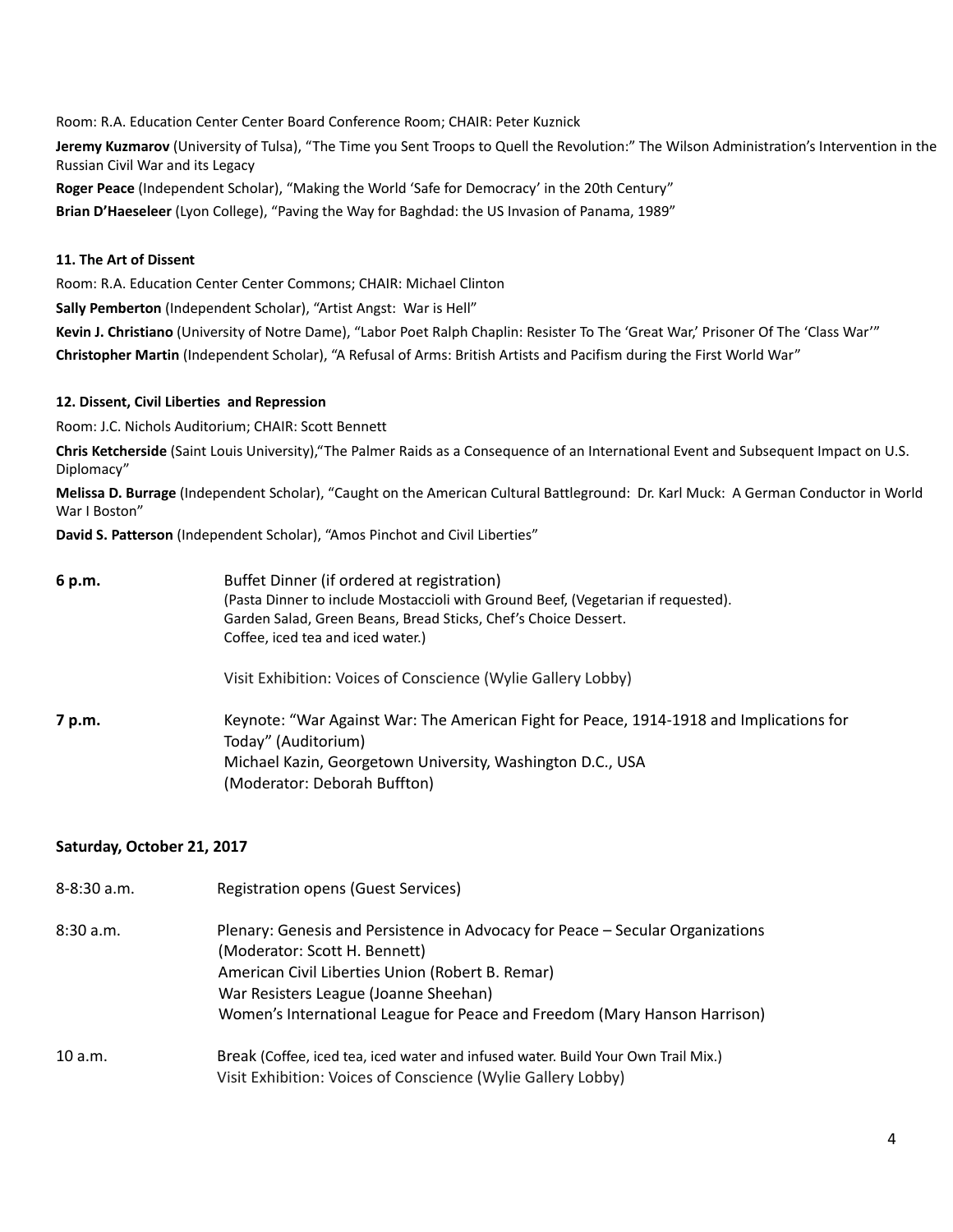# **10:30 a.m. Paper Session 4**

#### **13. Transnational Dissent**

Room: R.A. Education Center; CHAIR: Harriet Alonso **John Franklin** (Graceland University), "From Scholar to Dissident: Cardinal Mercier and Belgian Resistance" **Landon E. Hancock** (Kent State University) "1916-2016: Commemorations of Difference" **Arvind Khetia** (Independent Scholar), "Gandhi's Role in World War 1: A Moral Dilemma"

#### **14. Roundtable: Peace History and the Digital Humanities**

Room: R.A. Education Center Center Classroom; CHAIR: Marc Becker **Andrew Wilson** (*Peace and Change*) **Marc Becker** (Truman State University) **Roger Peace** (Independent Scholar) **Shelley E. Rose** (Cleveland State University)

#### **15. Defining Objection: The Quaker Experience**

Room: R.A. Education Center Center Board Conference Room; CHAIR: Gail Presbey

**Neil Snarr** (Wilmington College of Ohio), "Relieving the Suffering of War"

**Tammy M. Proctor** (Utah State University), "Repairing the Spirit: the Society of Friends' Work with POWs in Northern France, 1917-1920" **Simon Colbeck** (Independent Scholar), "Letting Lives Speak: Centenary Resistance Stories: World War One, Quaker Testimony, and Peace Education"

# **16. Faith, Resistance and Internationalism**

Room: J.C. Nichols Auditorium; CHAIR: Andrew Bolton

**Anthony J. Chvala-Smith** (Community of Christ Seminary, Graceland University), "In Life and in Death": Barth, Bonhoeffer, and the Path from the Great War to the Confessing Church"

**Rick Sarre** (University of South Australia), "War Resistance as an Expression of Religious Conscience: A Perspective from Australia" **Robert Shaffer** (Shippensburg University of Pennsylvania), "Walter Van Kirk and the Federal Council of Churches: The Congruence and Conflicts between Pacifism and Internationalism"

Noon Lunch

(Coffee, iced tea, iced water, infused water. Variety of Liberty boxed lunches to include: Turkey, Ham, Chicken Salad, Veggie, Garden Salad and Chef Salad)

PHS Awards and General Meeting (Auditorium)

Visit Exhibition: Voices of Conscience (Wylie Gallery Lobby)

# **1:30 p.m. Paper Session 5**

# **17. Post-War Memory and Identity Formation**

Room: R.A. Education Center Center Board Conference Room; CHAIR: Duane Stoltzfus

**Andrew Bolton** (Community of Christ), "F. Henry Edwards: Conscientious Objector and RLDS Church Leader"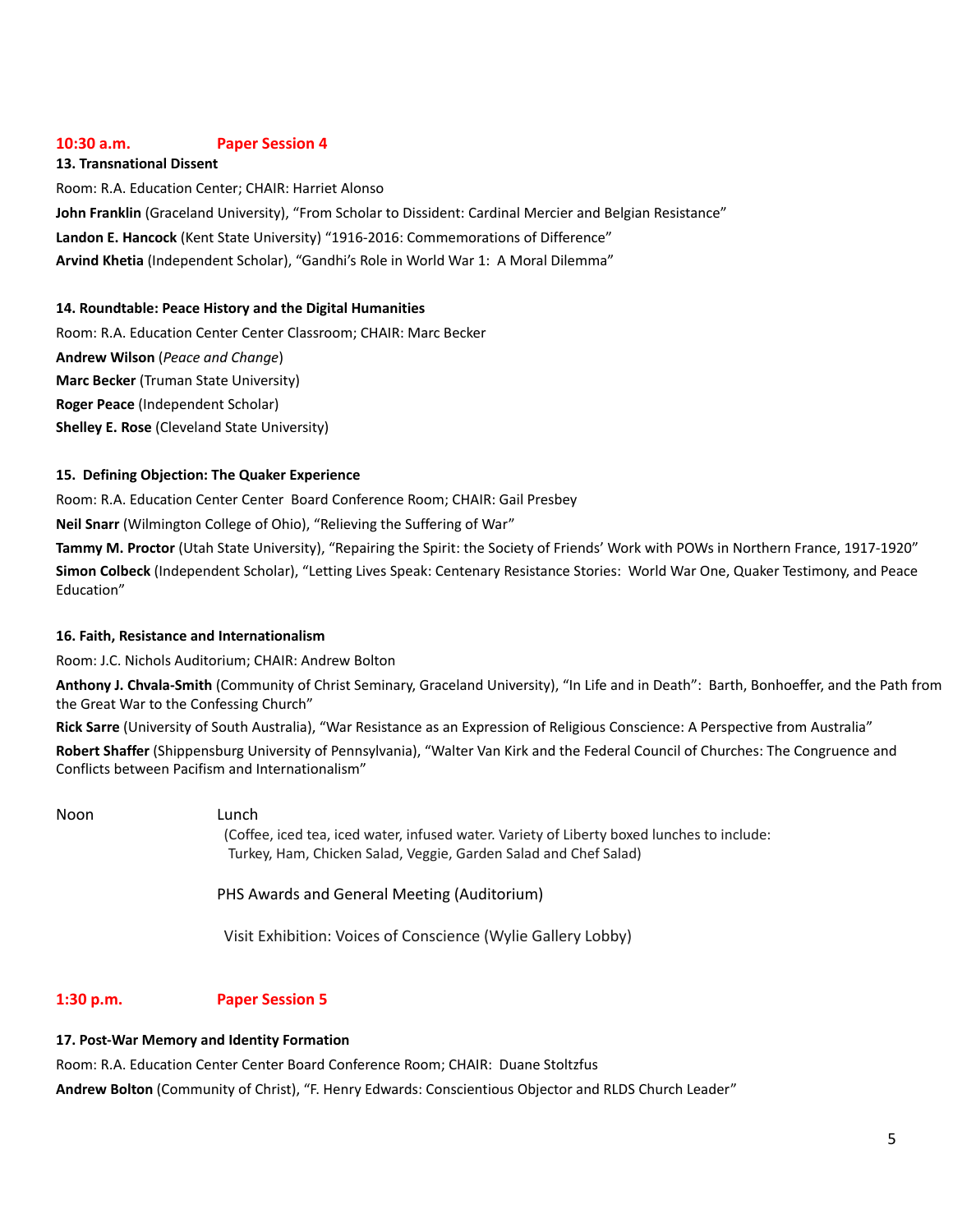**J. David Pulsipher** (Brigham Young University-Idaho), "Muted Mormonism: Why Discomfort with the Great War Did Not Lead to Active Latter-day Saint Resistance"

**Mary K. Laurents** (University of Maryland-Baltimore County), "Resistance Identity and the Shaping of the Memory of the First World War"

# **18. Roundtable: Exhibitions / Digital Access**

Room: R.A. Education Center Center Classroom; CHAIR: Wendy Chmielewski

**Chuck Regier** (Kauffman Museum, Bethel College), "Exhibiting The Stories of Muted Voices from a Forgotten War"

**Laureen Harder Gissing** (Conrad Grebel University College), "Sites of Nonresistance: Exhibiting the Experiences of Ontario Mennonites during the First World War"

**Jay Beaman** (Lewis and Clark University), "Un-muting the Genealogy of Peace, WWI""

**Wendy Chmielewski** (Swarthmore College Peace Collection), "A Digital Collection of WWI C.O.'s Personal Writings" (created by Anne M. Yoder)

# **19. Roundtable: "Preserving Activist Voices in the 21 Century"**

Room: R.A. Education Center Center Commons; CHAIR: Julia Trumpold

**Shelley E. Rose** (Cleveland State University), "Protest Voices: Activist Oral Histories in the Classroom and Beyond"

**Christopher P. Morris** (Cleveland State University/Rootstown High School), "Protest Voices: A Student Perspective on Oral History" **Adam R. Shapiro** (Consortium for the History of Science, Technology and Medicine), "Talking About Science and Politics at the March for

Science"

# **20. Religious Responses to the Great War**

Room: J.C. Nichols Auditorium; CHAIR: Kevin Callahan

**Zoe Knox** (University of Leicester), "The Finished Mystery and World War I: The Origins of Conscientious Objection in the Watch Tower Society"

**Neil Johnson** (Independent Scholar), "Response of the Lutheran Church-Missouri Synod to World War I"

**Stephen W. Minnema** (Viterbo University), "Dissent Under The Presbyterian Banner – When Religious Media Goes To War"

# **21. Muted Voices in American First World War Poetry**

Room: Edward Jones Research Center; CHAIR: Charles Howlett

**Timothy Dayton** (Kansas State University), "Muted Voices in American First World War Poetry: From the General to the Specific"

**Mark Van Wienen** (Northern Illinois University), "'I Didn't Raise My Boy to Be a Soldier': The Prescience of Pacifist, Radical, and Anti-Imperialist Voices in Prewar American Poetry"

**Jennifer Zoebelein** (Kansas State University), "Recovering the Voice of a Marine Soldier Poet: Byron Comstock and *The Log of the Devil Dog*"

3 p.m. Break (Coffee, iced tea, iced water and infused water. Chef's Sweet Treat to include Cookies, Dessert Bars and Brownies.)

Visit Exhibition: Voices of Conscience.

# **3:30 p.m. Paper Session 6**

# **22. Roundtable: The Pedagogy of Peace**

Room: R.A. Education Center Center Classroom; CHAIR: J. Ashley Foster

**J. Ashley Foster** (California State University, Fresno), "Teaching Peace: Feminist Digital Pedagogy"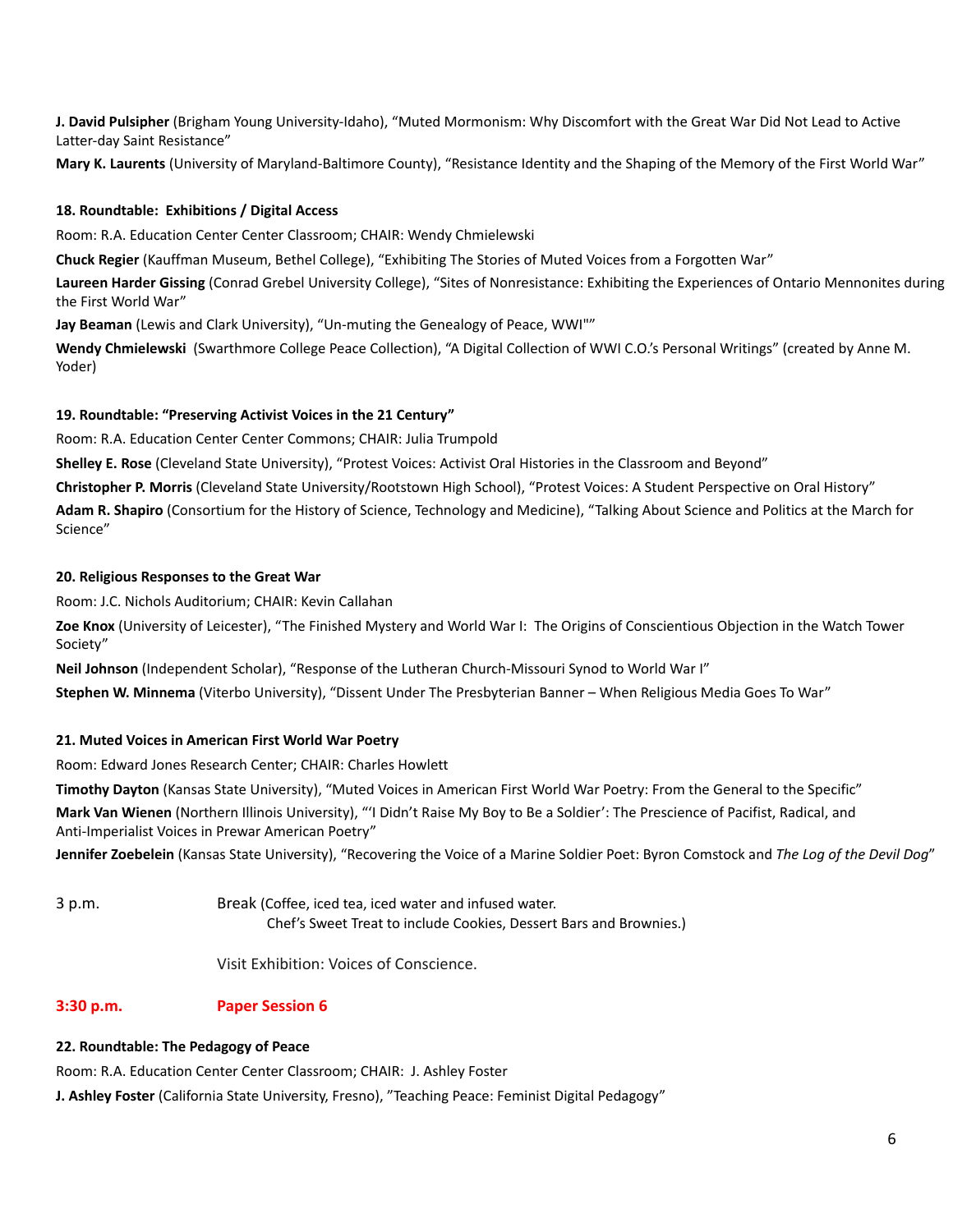**Sarah Horowitz** (Head of Quaker & Special Collections, Haverford College), "Teaching Peace: Archives" **Mary Crauderueff** (Curator of Quaker Collections, Haverford College), "The Dorothy Steere Papers and Social Justice" **Andy Janco** (Digital Scholarship Librarian, Haverford College), "Technology and the Digital Oral History Project with the AFSC" **Ellis Maxwell** (Co-Director of Coming Home, Haverford College), "Reflections on Co-directing 'Coming Home,' A Public Art Experience" **Sophie McGlynn** (Curator of Waging Peace: 100 Years of Quakers, Moral Quandaries, and a Quest for Justice, Haverford College), "Exhibiting Peace: The AFSC at 100"

# **23. Mennonite and Brethren Expressions of Dissent**

Room: R.A. Education Center Center Board Conference Room; CHAIR: John D. Roth

**Jacob Gordon** (University of Pittsburgh), "The Brethren Central Service Committee: Non-combatant or Conscientious Objector?"

**Scott Holland** (Bethany Theological Seminary), "Remember What Happened to Uncle Daniel at Leavenworth? Faithful Voices Muted by Death Now Witness to Conscientious Objection as a Human Right"

**Edsel Burdge, Jr.** (Young Center for Anabaptist and Pietist Studies, Elizabethtown College), "Unity Only in Opposition to War": Varieties of Conscientious Objection at Camp Meade, Maryland"

# **24. Defining Conscientious Objection**

Room: J.C. Nichols Auditorium; CHAIR: George F. Pickens

**Melissa Fulgham** (Northeast Texas Community College), "Disparate Treatment of Conscientious Objectors in World War One: The Impact of the Local Individual in the Implementation of National Policy"

**Zacharie Leclair** (Université De Montréal), "'Unconscientious' Objectors? Woodrow Wilson, Conscription, and Mennonite Conscientious Objectors, 1917-1918"

**Aaron Barnhart** (Independent Scholar), "From Armistice Day to Prairie View: Kansas Mennonites and the Origins of iCivilian Public Service"

# **25. Resistance and Dissent in the American South**

Room: R.A. Education Center Center Commons; CHAIR: Christy Jo Snider

**Blake Perkins** (Williams Baptist College), "Ain't Fightin' for Them "Rich, Silk-Hatted Fellers": World War I Draft Resistance in the Rural Ozarks" **Lloyd Johnson** (Campbell University), "The von Engelken Affair in World War I South Carolina, 1918-1920" **John Laaman** (Auburn University), "Opposition to Pacifism: North Carolina Friends, Guilford College, and the Great War"

# 26. Workshop: "The Legacy and Relevance of World War I: Peace Activism to the Present, Conscientious Objection Then and Now: Its **Values and Victories"**

Room: Edward Jones Research Center

**Maria Santelli and Jake Short** (Center on Conscience & War)

| 5 p.m. | Visit Exhibition: Voices of Conscience (Wylie Gallery Lobby) (last chance!)                                                                                                         |
|--------|-------------------------------------------------------------------------------------------------------------------------------------------------------------------------------------|
| 6 p.m. | Buffet Dinner (If ordered at registration)                                                                                                                                          |
|        | (Fajita Bar: Seasoned Beef and Chicken, Black Beans, Peppers and Onions, Tortillas, Lettuce, Tomato,<br>Cheese, Salsa and Dessert. Coffee, iced tea, iced water and infused water.) |
| 7 p.m. | Keynote: "On the Frontlines of Conscience: An Account of Four Hutterites Sentenced to Hard<br>Labor at Alcatraz" (Auditorium)                                                       |
|        | Dora Maendal, Fairholme Hutterite Colony, Manitoba, Canada                                                                                                                          |
|        | Duane Stoltzfus, Goshen College, Ind., USA                                                                                                                                          |